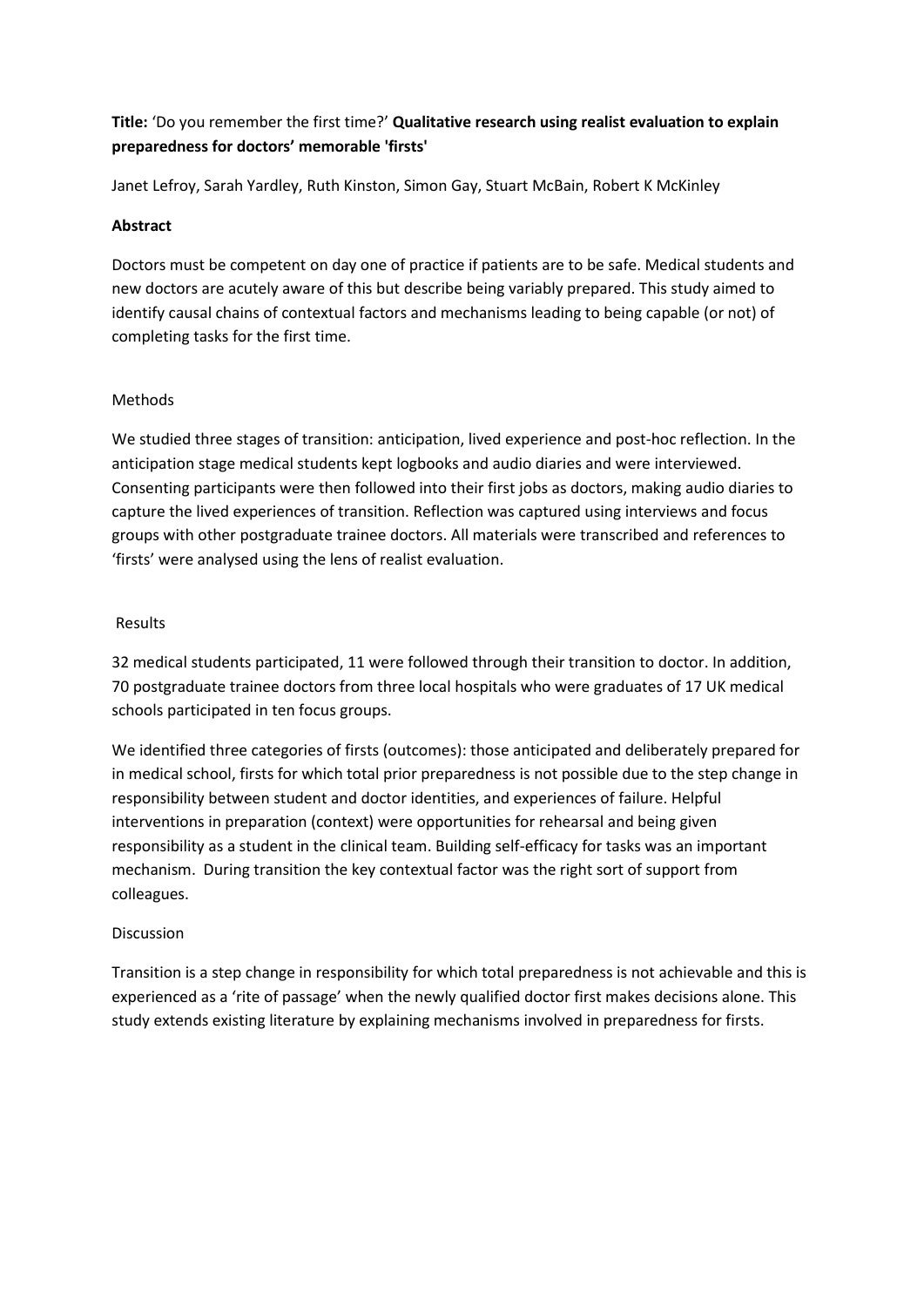#### **Introduction**

Newly graduated doctors have long felt unprepared for their new roles on qualification (1,2). Perceptions among UK medical graduates of their own preparedness for practice vary within cohorts, between medical schools and between tasks (3,4).

Research has tended to focus on preparation in advance of practice (5,6). Newer curricula are designed to prepare graduates better than 'traditional' curricula, and there is evidence of modest improvement (7). Nonetheless, approaches which focus on individual preparation assume that better preparation of the individual is the solution to the problem of struggling doctors in transition. Such an approach ignores how regulation, context and organisational culture shape dynamic interactions between individuals and teams within workplaces. It may also underestimate the shift in internal perspective and external feedback that arises as a result of a changed level of responsibility once the individual is situated in practice.

Transitions are risky for both patients and doctors (8). The patient's experience and patient safety are linked to the abilities and attitudes of the staff who deliver their care (9–11) so it is vital that transitions from student to qualified roles for health care professionals are understood. Apprenticeship models are considered key (12) but there is debate regarding apprenticeship as a concept and how to balance learners' needs for active participation with safe and effective service delivery (13). We do not know precisely what it is about apprenticeship, shadowing or other workplace learning that mitigates the risks of transition nor what other transition gaps remain. Without this knowledge, practical implementation of the 'shadowing' model of apprenticeship (now mandatory in the UK) may result in providing inadequate solutions. A true understanding of the root causes of current problems is required, along with recognition of how workplace cultures and practices will re-shape the delivery of such aspirational educational models of apprenticeship. Kilminster et al have suggested that "each institution and clinical setting has its own learning culture and professional practices are affected by the extent to which the workplace culture recognises transitions as critically intensive learning periods" (8). Understanding this and the questions which arise about which factors in the student assistantship, the induction and the early days of the qualified doctor's experience exacerbate or mitigate the risks of transition is worthy of further study.

One approach to understanding what students and new doctors perceive to be the higher-risk realities of the transition is to explore what they identify as significant firsts during their transition into clinical practice. Targeting these and any other areas of concern is consistent with meeting both the needs of learners and patients. Our research question was therefore 'What are the memorable 'firsts' in the transition to being a qualified doctor and how can these be understood within a three stage framework of transition (anticipation, lived experience, reflection)?'

In this paper we describe and critically analyse memorable firsts in the transition to becoming a qualified doctor with the objective of understanding what underpins the success or failure of these firsts.

#### **Methods**

#### *Methodology and theoretical orientation*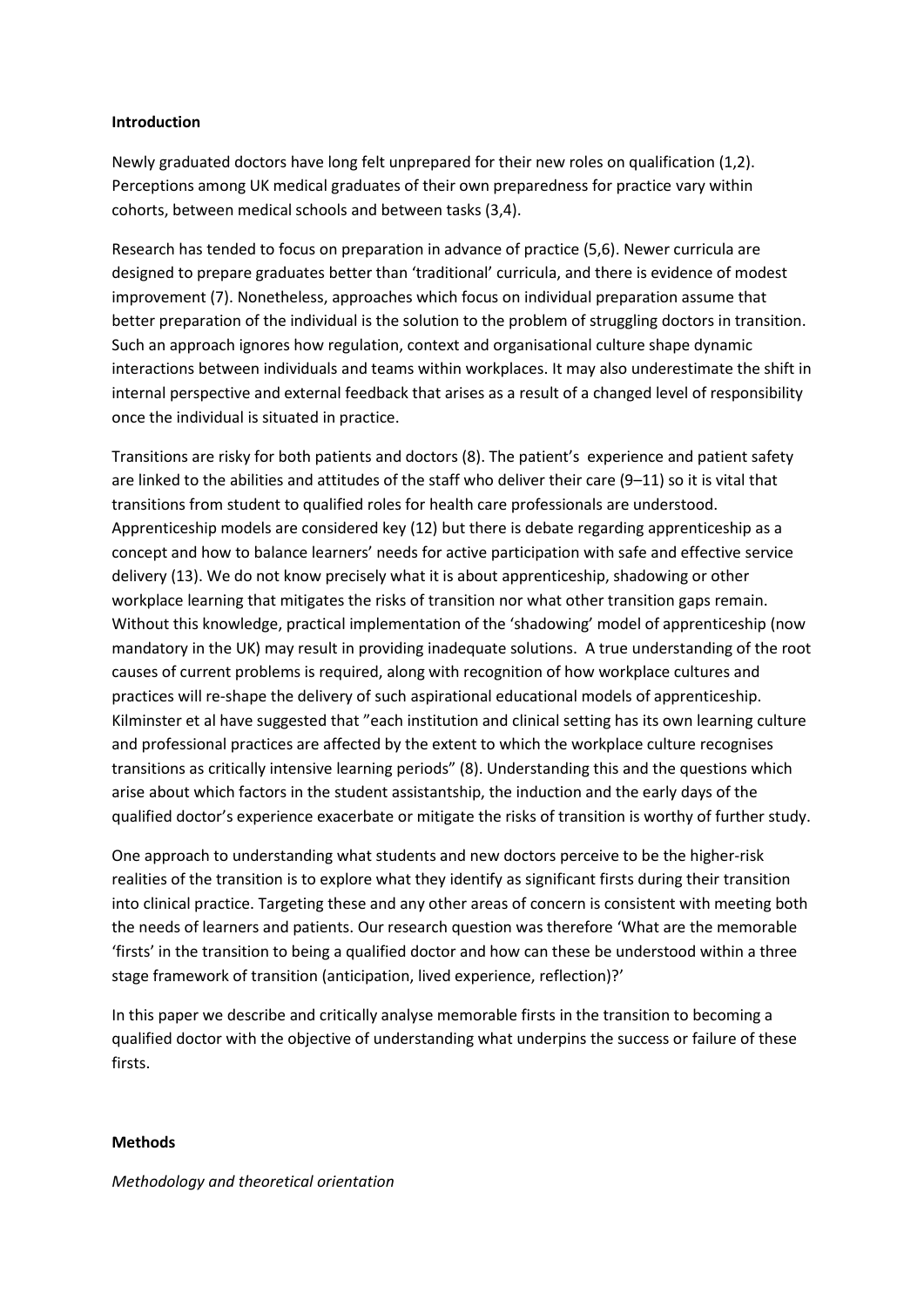To develop our conceptual framework we drew on sociocultural theories of workplace practices and workplace-based experiential learning (14), in order to focus our analysis on social processes and interactions influencing the transition from final year student to qualified doctor. Our three-stage conceptual framework (see below) is consistent with existing theory and empirical evidence regarding experiential and workplace-based learning (15) but it is, as far as we have been able to determine, novel to conduct an investigation of transitions with such a framework. We mapped our areas of investigation to the framework by investigating each stage as follows:

(1) Anticipation of transition: lived experience of preparation for practice during final year assistantships in hospital and in general practice;

(2) Lived experience in transition: self-reported 'firsts' – considering the first time a newly qualified doctor undertakes a high stakes activity with the responsibility of their recently acquired qualification; and

(3) Reflections on transition: 'look back data' from medical graduates in the first four years of practice.

Within this framework we conducted a realist evaluation of the contexts and mechanisms which led to successful completion (or otherwise) of each identified 'first'. Realist evaluation is relatively new to medical education research but is appropriate for analysis of complex systems involving diverse people (16–18). It is primary research with an explanatory focus which involves consideration of *what works for whom and why?* and lends itself to understanding and making changes to complex systems such as educational programmes in which the *contexts* determine what *mechanisms* are triggered by the *interventions* in the system in order to produce the *outcome(s).* Asking participants at each stage in the process of the transition how they perceive their preparation for doctors' 'firsts' generated a rich vein of context-mechanism-outcome (CMO) configuration data that we present in the findings below. Consequently, this is a multiphase ethnographic study.

## *Recruitment and participation*

In the academic year 2013/4 all final year medical students from Keele - a UK medical school - were invited to participate in a study of final year assistantship and transitions to being foundation (or post-graduate) year one (FY1) doctors. In the UK all newly qualified doctors enter a two year Foundation Programme in which they rotate through six supervised training posts in a broad range of specialities including general practice before entering specialist training. Keele University School of Medicine's final year consists of 25 weeks of assistantship during which students work alongside FY1 doctors in medicine and surgery (5 weeks of each) and 15 weeks in a general practice. The other element of final year is 5 weeks of acute and critical care (emergency room, intensive care and anaesthetics). To obtain data about the preparatory experiences of graduates from other medical schools, all foundation and speciality training doctors at our three local hospitals were invited to join focus group discussions in 2013/4 and 2014/5. Invitations were sent via the Foundation Schools. A sub-set of the foundation doctors at one of these hospitals was also interviewed individually by one of the researchers (RK) as part of a linked study exploring preparedness for acute care responsibilities.

#### *Data generation*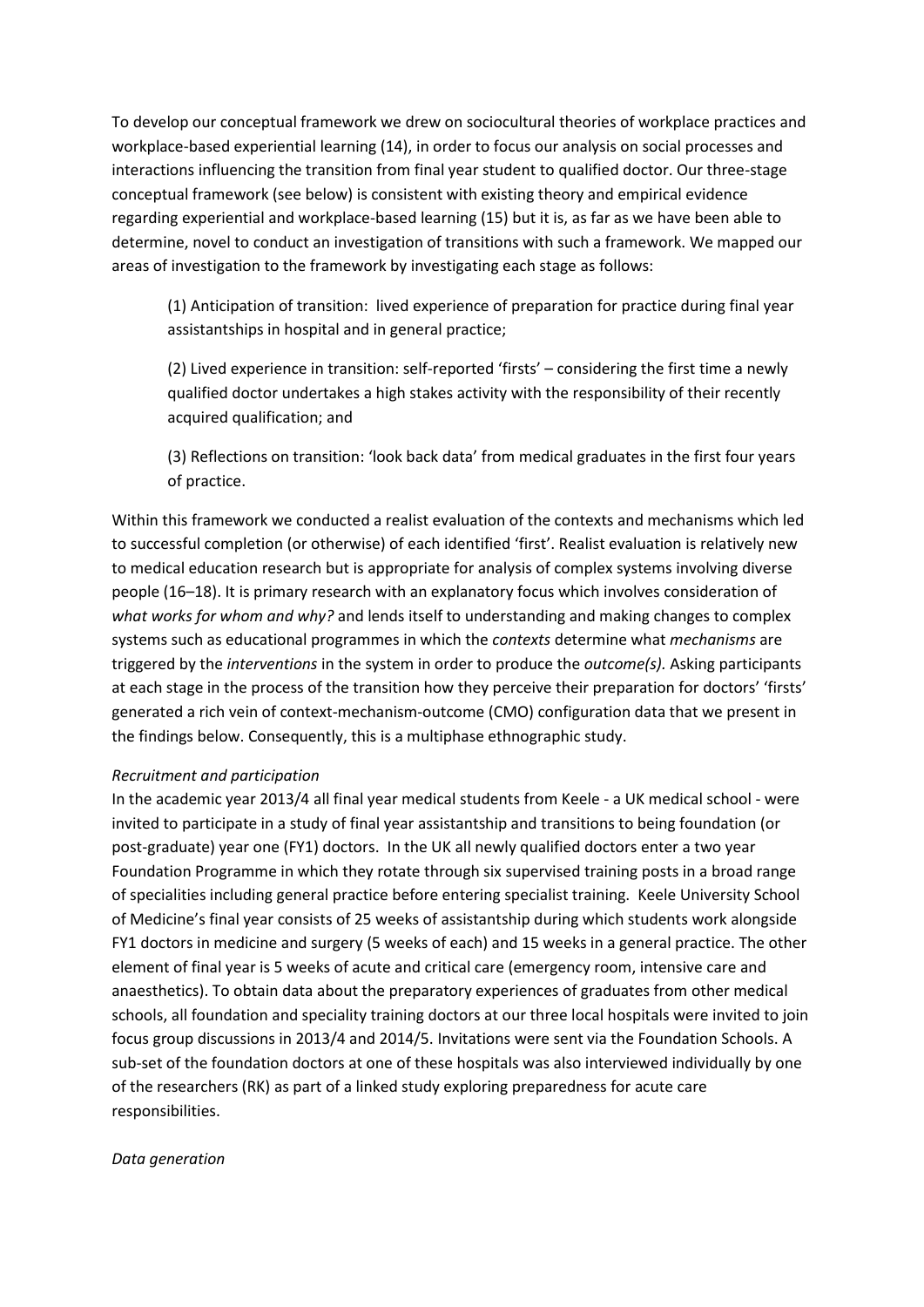We wished to capture 'snapshots' of participant experiences of anticipation and transition, with their immediate reflections about them before memories had degraded. We chose learning logs and audio diaries as non-intrusive methods of capture. We then aimed to involve these participants in analysis of their anticipation and transition through interviews in which their own recorded data was discussed. Data was generated from participating final year medical students who used learning logbooks to record all activity for one week of their final year of study. The week they were asked to log was one of six periods of interest during the year, the fourth week in each of three 5 week hospital rotations, or week 4, 9, or 14 of the 15 week GP assistantship. Participants also recorded daily audio diaries during the same week to capture their immediate reflections on new, interesting and significant experiences. Subsequently face-to-face interviews were conducted by researchers who were medical school staff but not directly involved in the students' education. The following year, during their first jobs as doctors some of these participants contributed audio diaries by a secure telephone service to capture in-the-moment experiences of transition. Participants who phoned this 'answerphone' service were asked by a recorded message "Please tell us about your experiences of FY1. What have you done for the first time? What happened that was important to you?" and their responses were recorded. A prior emailed briefing expanded what they might talk about (see Appendix 1: information for participants). This was followed by a telephone interview at the end of the first four months of being a doctor. These interviews were done by an independent researcher following a bespoke guide developed by the researchers for each participant.

In order to gain wider perspectives and reflections on firsts and preparedness for transition we recruited participants post-graduation (i.e. already in FY1 or specialty training at first contact with the research team, mostly from other UK medical schools but including some of our school's graduates). We used focus groups to generate data because they can help participants compare their experiences of transition in the light of their varied contexts (both medical school preparation and personal factors). Focus groups were arranged as an optional add-on to training days. Each focus group started with a discussion of things done for the first time since being a doctor and reflections on preparedness for those tasks, then a discussion of their responses to the standard UK graduating medical students' preparedness questionnaire compared to their lived experiences of transition (see Appendix 2 for interview guide). All audio files were transcribed verbatim and anonymised. Figure 1 shows a flow diagram of the participant activities.

|              | 2013                         | 2014     |          |             |                   |          |     |            | 2015     |
|--------------|------------------------------|----------|----------|-------------|-------------------|----------|-----|------------|----------|
|              | Sept                         | $\sim$   | May      |             | Aug               | $\sim$   | Nov | <b>Dec</b> | Jan      |
| Final year   | Learning logs                |          |          | Consented   | FY1 Voice-<br>FY1 |          |     |            |          |
| student      | Audio diaries and interviews |          |          | to be       | mail diaries      |          |     | interviews |          |
| participants |                              |          |          | followed    |                   | $n = 11$ |     | $n=6$      |          |
| $n = 32$     |                              |          |          | through the |                   |          |     |            |          |
|              |                              |          |          | transition  |                   |          |     |            |          |
|              |                              |          |          | $n = 14$    |                   |          |     |            |          |
| FY1 and CT2  | FY1                          | Four FY1 | Two CT2  |             |                   |          |     |            | Four FY1 |
| doctor       | individual                   | focus    | focus    |             |                   |          |     |            | focus    |
| recruits     | interviews                   | groups   | groups   |             |                   |          |     |            | groups   |
| n=70         | $n=7$                        | $n = 29$ | $n = 13$ |             |                   |          |     |            | $n = 28$ |

## **Figure 1: Participant activities**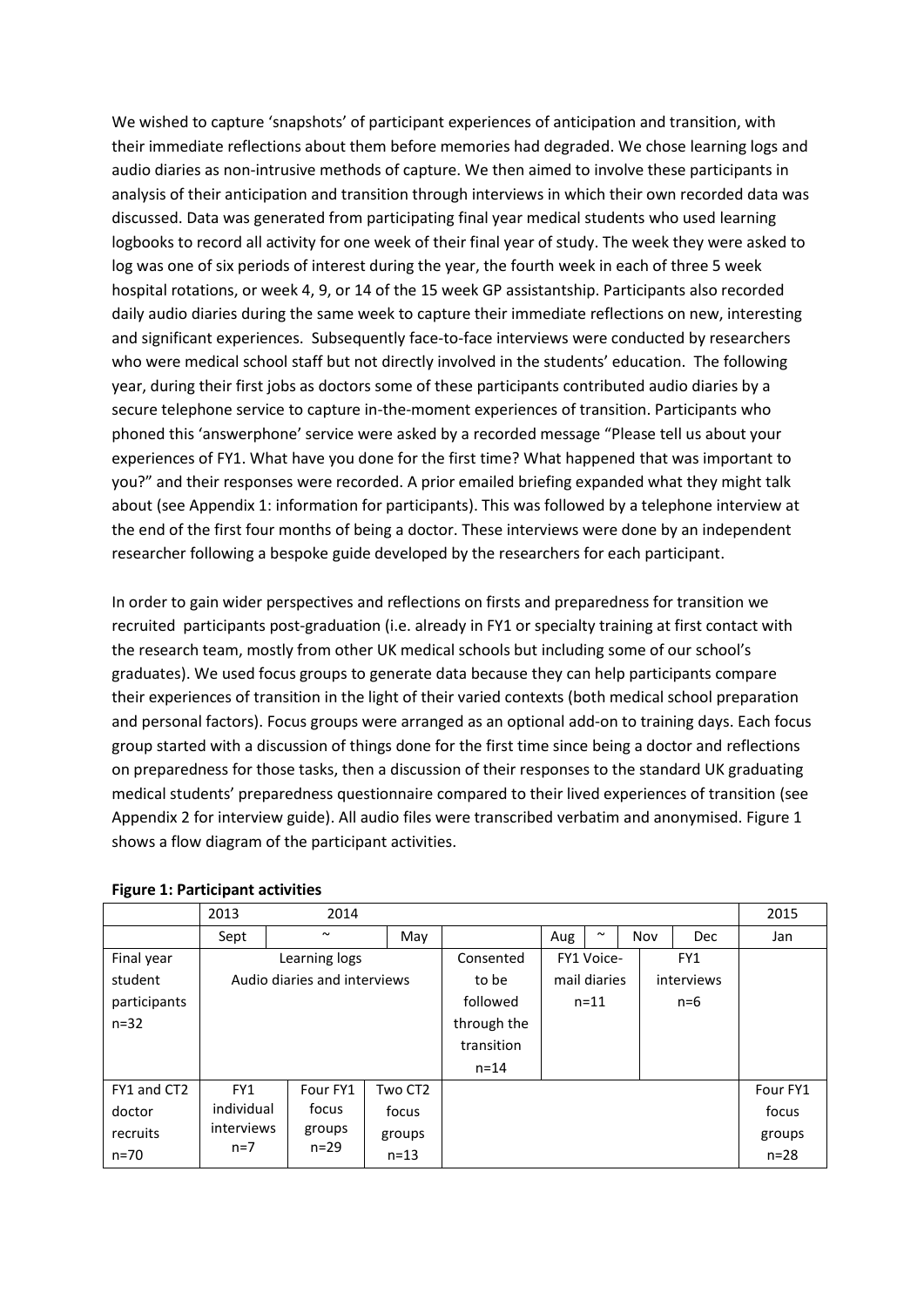Ethical approval was granted by Keele University School of Medicine ethics committee on 4.9.13.

#### Analysis

Data generation and analysis were conducted concurrently. Each member of the research team (the authors) undertook primary coding of a share of the transcripts. For the initial focus groups and interviews coding was followed by collective reading and detailed discussion of both tentative codes and whole transcripts to identify emergent themes. These then formed an iterative framework which was used to code subsequent transcripts alongside identifying new codes and themes as and when these arose, which in turn generated a refining of the framework. Transcripts were coded in NVivo™(19) with long sections of transcript (usually a paragraph) being included in each cut in order to enable analysis of context. Overall this ensured that data analysis led to our emergent programme theory though a bi-directional process of assimilation and accommodation between new data and the thematic framework. In addition, constant comparison was used to ensure new codes or themes were checked against previous data (20).

One theme was 'firsts'. The transcript sections coded as firsts were initially analysed to identify the 'firsts' considered significant by participants in their early careers. These became our outcomes of interest in the subsequent realist analysis.

For each section of text where it was possible to do so, we identified CMO configurations - what in the context made the doctor capable (or not) of completing the first and why. This coding was then reviewed and checked by other team members in regular analysis meetings in which all the researchers participated.

In the realist analysis (16–18) we composed an initial programme theory from the literature plus our own experiences of preparation for practice. A programme theory expresses what is thought to be producing the outcomes of a complex system with diverse participants, and how that might be happening. We then tested and refined our initial programme theory in analysis discussion meetings by extracting middle range theories from the coded CMO configurations relating to significant firsts. A middle range theory in realist evaluation is a judgement about the repeatability of a one or a set of related context-mechanism-outcome (CMO) configurations. Middle range theories "lie between the minor but necessary working hypotheses that evolve in abundance during day-to-day research and the all-inclusive systematic efforts to develop a unified theory" (Merton 1967 p39) (21). They are as close as sociological research can get to proof and need to be trustworthy enough to justify making changes to the programme theory.

In our initial programme theory we considered the *context* in which the firsts took place to include both the participant's internal context (incorporating an examination of their perceived prior preparation) and their external context (including factors in the workplace). We have found this consideration of participants' internal contexts helpful before in a realist evaluation of an educational intervention (22).

*Mechanisms* are processes – the way in which the context influences the reasoning or behaviour of individuals to cause the *outcomes* of interest (17). The global outcome of preparedness was conceptually defined as the sum of successful completions of the intermediary outcomes of firsts. Interim mechanisms were processes leading to preparedness for 'firsts'. We sought to identify mechanisms operating within or triggered by the various types of context which led to being capable (or not) as a new doctor.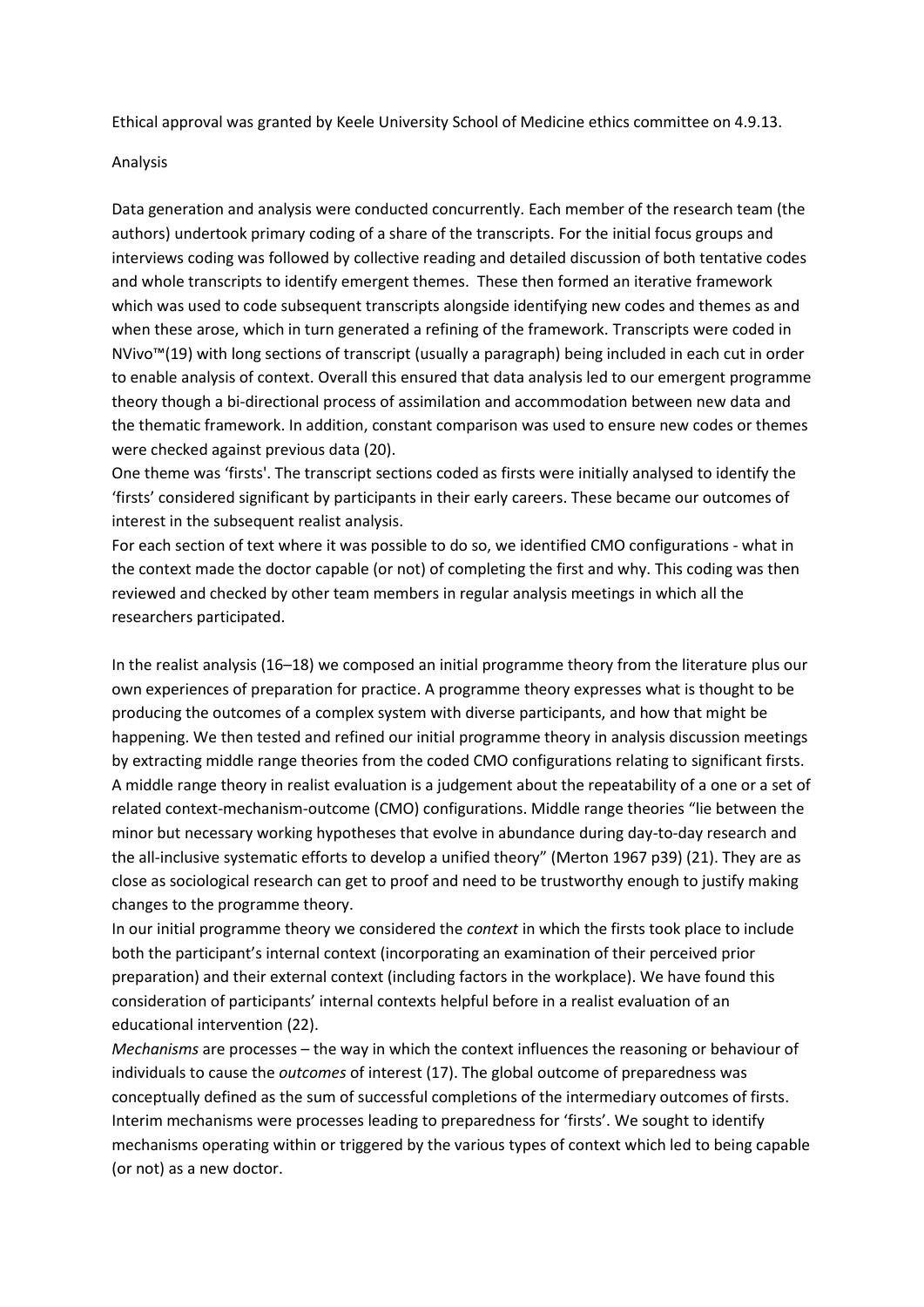Patterns of CMO configurations were identified and used to test and develop middle range theories about elements of the preparation experiences with potential to trigger certain common mechanisms. For example, one middle range theory (which formed part of our initial programme theory arising from the apprenticeship model (2,8,12) and which we wished to test and refine) was that familiarisation with the common tasks of FY1 doctors is a *mechanism* designed to be triggered by apprenticeship of students to FY1 doctors *(intervention in the appropriate context)*, with the *outcome* that the student will be able to perform these tasks independently when s/he is a FY1 doctor. These middle range theories were then built into a final programme theory about the chain of causation in how doctors approach their significant firsts.

# **Reflexivity**

We are a multidisciplinary team comprising general practitioners, a palliative care physician, an emergency physician and a basic scientist. All but SY are stakeholders in the Keele curriculum having developed and led aspects of the program since its inception.

We brought the perspectives of our disciplines to the development of an initial programme theory, and in data analysis we rigorously tested our individual explanations in group discussions to ensure that all perspectives were examined in the light of our disparate gazes.

# **Results**

32 medical students participated during their final year. Of these, 14 consented to be followed through their transition to FY1. 11 of the 14 submitted audio diaries and 6 of the 11 were interviewed. In addition, 57 FY1 doctors from three local hospitals who were graduates of 17 UK medical schools participated in eight focus groups and 13 postgraduate year 4 doctors who were in their second year of general internal medicine training participated in two focus groups. Seven further individual interviews of FY1 doctors at one of the hospitals were conducted.

Each of the ten focus groups listed and then discussed their significant 'Firsts'. These firsts have been categorised during transcript analysis into three categories of experience of preparedness: firsts which were anticipated and deliberately prepared for in medical school, firsts for which total prior preparedness is not possible due to the step change in responsibility between student and doctor identities, and firsts which were experiences of failure. These are listed in table 1 and subdivided for ease of comparison into firsts in team working, patient encounters, prescribing and clinical procedures. There is overlap between the first two categories and the third, as all the tasks involved in failures would be tasks which might or might not have been prepared for, but in this category the experience of failure was in itself a first which came to mind when participants were asked to describe their significant firsts.

Further analysis of the transcripts of focus groups, audio diaries and student and FY1 interviews was carried out to develop middle range theories explaining what it was about the context and the doctor's preparation which produced the nature of each of these three categories of firsts.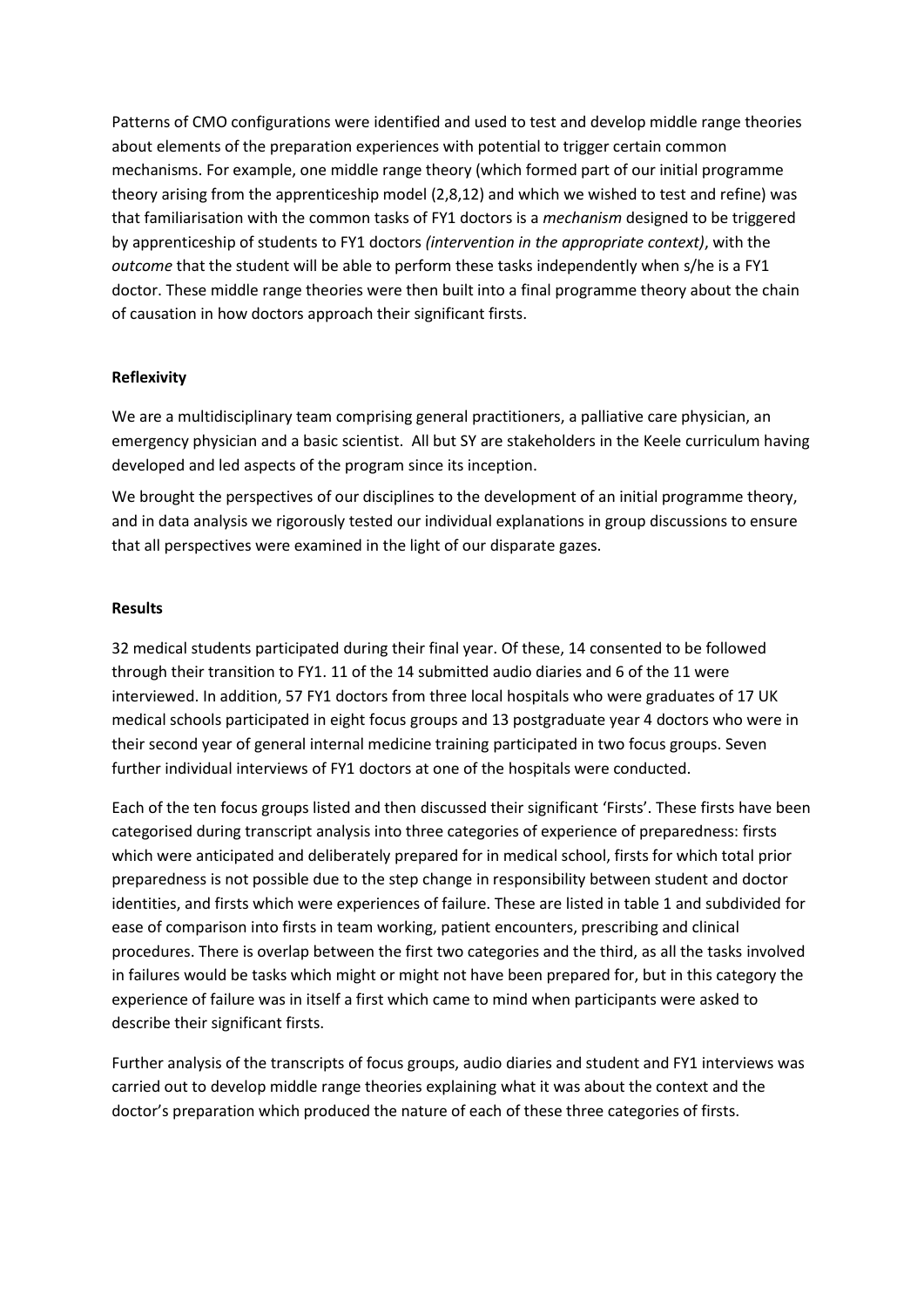# **Table 1: Lists of significant 'Firsts' as new doctors generated by j participants divided at transcript analysis into categories of predominant experience of preparedness\***

| Firsts which were anticipated and                                                                                   | Firsts for which total prior                  | Firsts which were experiences           |  |  |  |  |  |
|---------------------------------------------------------------------------------------------------------------------|-----------------------------------------------|-----------------------------------------|--|--|--|--|--|
| prepared for in medical school                                                                                      | preparedness is not possible due to           | of failure (whether or not they         |  |  |  |  |  |
|                                                                                                                     | the step change in responsibility             | were prepared for the task)             |  |  |  |  |  |
|                                                                                                                     |                                               |                                         |  |  |  |  |  |
| <b>Teamwork</b>                                                                                                     | <b>Teamwork</b>                               | <b>Teamwork</b>                         |  |  |  |  |  |
| Carrying a bleep (pager)                                                                                            | First ward round on own                       | Speaking to a consultant and trying     |  |  |  |  |  |
| First ward round presenting patients                                                                                | First on call-holding the cardiac arrest      | to justify a request                    |  |  |  |  |  |
| and writing in the notes                                                                                            | bleep                                         | The first time being told off down      |  |  |  |  |  |
| Being the first assistant in theatres                                                                               | Being the sole person responsible $-$ the     | the phone                               |  |  |  |  |  |
| Writing discharge summaries                                                                                         | only doctor in the ward                       | The first incident report filled out    |  |  |  |  |  |
| Making a phone call to a consultant                                                                                 | Organising leave                              | against one                             |  |  |  |  |  |
| Being praised for doing a good job                                                                                  |                                               |                                         |  |  |  |  |  |
|                                                                                                                     | <b>Situational awareness</b>                  | <b>Situational awareness/Resilience</b> |  |  |  |  |  |
| <b>Working out of hours</b>                                                                                         | Learning to prioritise jobs                   | The day when everything goes            |  |  |  |  |  |
| Being on call                                                                                                       |                                               | wrong                                   |  |  |  |  |  |
|                                                                                                                     | Identity                                      | First time using an unfamiliar          |  |  |  |  |  |
| Administrative responsibilities                                                                                     | Introducing yourself as a doctor              | system to request an X-ray              |  |  |  |  |  |
| Certifying a death                                                                                                  | Taking responsibility by signing for          |                                         |  |  |  |  |  |
|                                                                                                                     | something                                     |                                         |  |  |  |  |  |
|                                                                                                                     | Someone wanting to speak to 'the              |                                         |  |  |  |  |  |
|                                                                                                                     | doctor'                                       |                                         |  |  |  |  |  |
| <b>Patient encounters</b>                                                                                           | <b>Patient encounters</b>                     | <b>Patient encounters</b>               |  |  |  |  |  |
| Clerking patients                                                                                                   | Assessing an acutely unwell patient alone     | Causing harm to a patient               |  |  |  |  |  |
| Attending an acutely ill patient                                                                                    | Being the first person at an arrest           |                                         |  |  |  |  |  |
| Attending a cardiac arrest                                                                                          | Making a decision without needing to          |                                         |  |  |  |  |  |
| Confirming death                                                                                                    | check it with anyone else                     |                                         |  |  |  |  |  |
| Breaking bad news                                                                                                   | Talking to families about patients (ITU)      |                                         |  |  |  |  |  |
|                                                                                                                     |                                               |                                         |  |  |  |  |  |
| Prescribing                                                                                                         | <b>Prescribing</b>                            | <b>Prescribing</b>                      |  |  |  |  |  |
| Medication                                                                                                          | Prescribing without someone checking          | Making the first drug error             |  |  |  |  |  |
| <b>Fluids</b><br>Insulin                                                                                            | Prescribing under pressure on a ward<br>round |                                         |  |  |  |  |  |
|                                                                                                                     |                                               |                                         |  |  |  |  |  |
| <b>Procedures</b>                                                                                                   | <b>Procedures</b>                             | <b>Procedures</b>                       |  |  |  |  |  |
| Suturing                                                                                                            | Taking blood from an aggressive patient       | Taking blood (as a doctor) and          |  |  |  |  |  |
| Catheterisation                                                                                                     |                                               | failing                                 |  |  |  |  |  |
| Femoral artery blood sampling                                                                                       |                                               | Being asked to put a nasogastric        |  |  |  |  |  |
| Nasogastric tube insertion                                                                                          |                                               | tube down a patient who is fighting     |  |  |  |  |  |
| Cannulating feet                                                                                                    |                                               | back (and the experience of failing     |  |  |  |  |  |
|                                                                                                                     |                                               | to do so)                               |  |  |  |  |  |
| *These lists were generated by focus groups on flip charts. Each first was mentioned by one or more participants as |                                               |                                         |  |  |  |  |  |
| significant to them. Interviews with FY1 doctors also added firsts to this list.                                    |                                               |                                         |  |  |  |  |  |

# Firsts which were anticipated and prepared for in medical school

Some, but not all, firsts were anticipated and had been rehearsed as far as practically possible during medical school. Rehearsal both in simulation and in clinical practice was appreciated and there was evidence that the benefits of rehearsal as a student did transfer to working as a doctor. Self-efficacy for FY1 tasks was built by being successful and by gaining approval from seniors and patients. The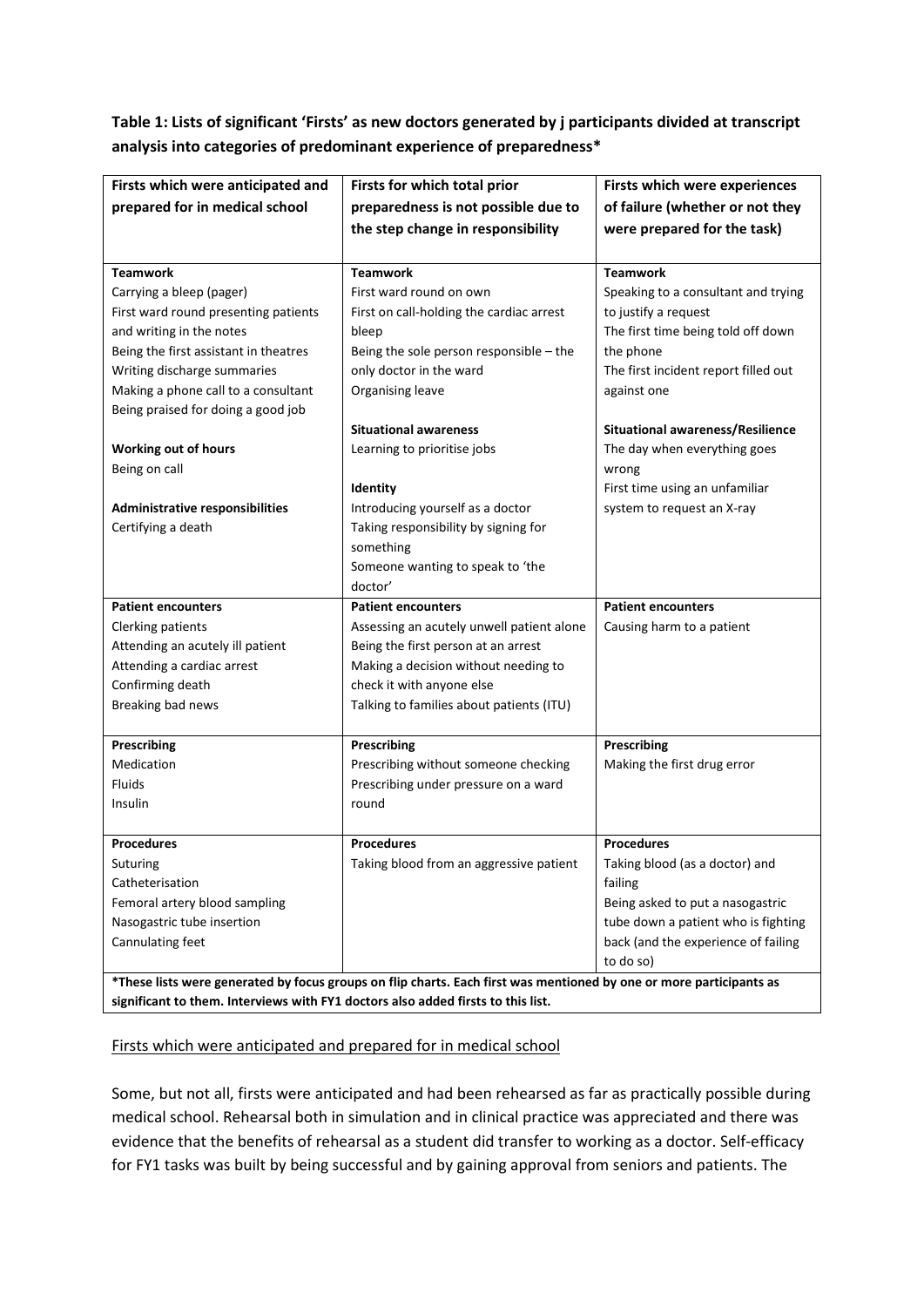perceived extent of opportunities for rehearsals during medical school was positively associated with perceptions of a smoother transition. However, UK medical schools varied considerably in how much preparation or rehearsal opportunities students perceived that they had received for their 'significant firsts'. Some participants reported the ability to mentally prepare on their own initiative as a partial substitute for institutional rehearsal opportunities. (See box 1 for examples of the variety of preparation for this set of firsts).

# **Box 1: Medical school preparation of graduates for their firsts: examples of context(C) – mechanism (M) -outcome (O) configurations where these could be identified.**

**Repeated practice writing a management plan for a patient (C) gives you a lot of confidence about doing the same task as a doctor (O) by getting some of your firsts under your belt as a student (M):** I think the first time obviously I wasn't too sure what to write for the medical plan and stuff but, you know, the times that came after, I was almost, you know, completely right, and that made me feel like oh at least I know where to start – at least in my first year if it is AMU, when I'm a junior doctor, at least I know how to handle it, so that experience made me feel more confident. **Student interview 06m**

**Giving advice to a patient on a GP student assistantship with support from the GP (C) and being believed (C) generated self-efficacy (M) and thus transferable decision-making skills to being a doctor? (O): T**he patient was very accepting to what I had to say so I felt that this was very good, that I could give good advice and someone believes me, even though I'm a medical student. And it was all correct and witnessed by the doctor, so that was good as well. **Student 03f GP audio diary**

**Some students prepare if they know they should have seen or done something but have not (C). By internal anticipatory thought (M) they prepared to witness a death (O):** My most significant first is going to be seeing a patient pass away, 'cause I've never actually seen that before. I'm prepared… I think that will impact me a lot, but I hope I'm prepared for it at that time. **Student interview 29f**

# Firsts for which total prior preparedness is not possible due to the step change in responsibility

The second category of firsts was those involving the step change in responsibility attending the new identity of doctor. Those who had rehearsed responsibility under supervision in their final year at medical school generally found this step less daunting but still found it difficult to adjust to the different way they were now being treated by nursing staff and patients. (See Box 2 for examples of firsts where the new identity is taking some getting used to, and examples of medical school interventions giving responsibility to students in preparation for this step change).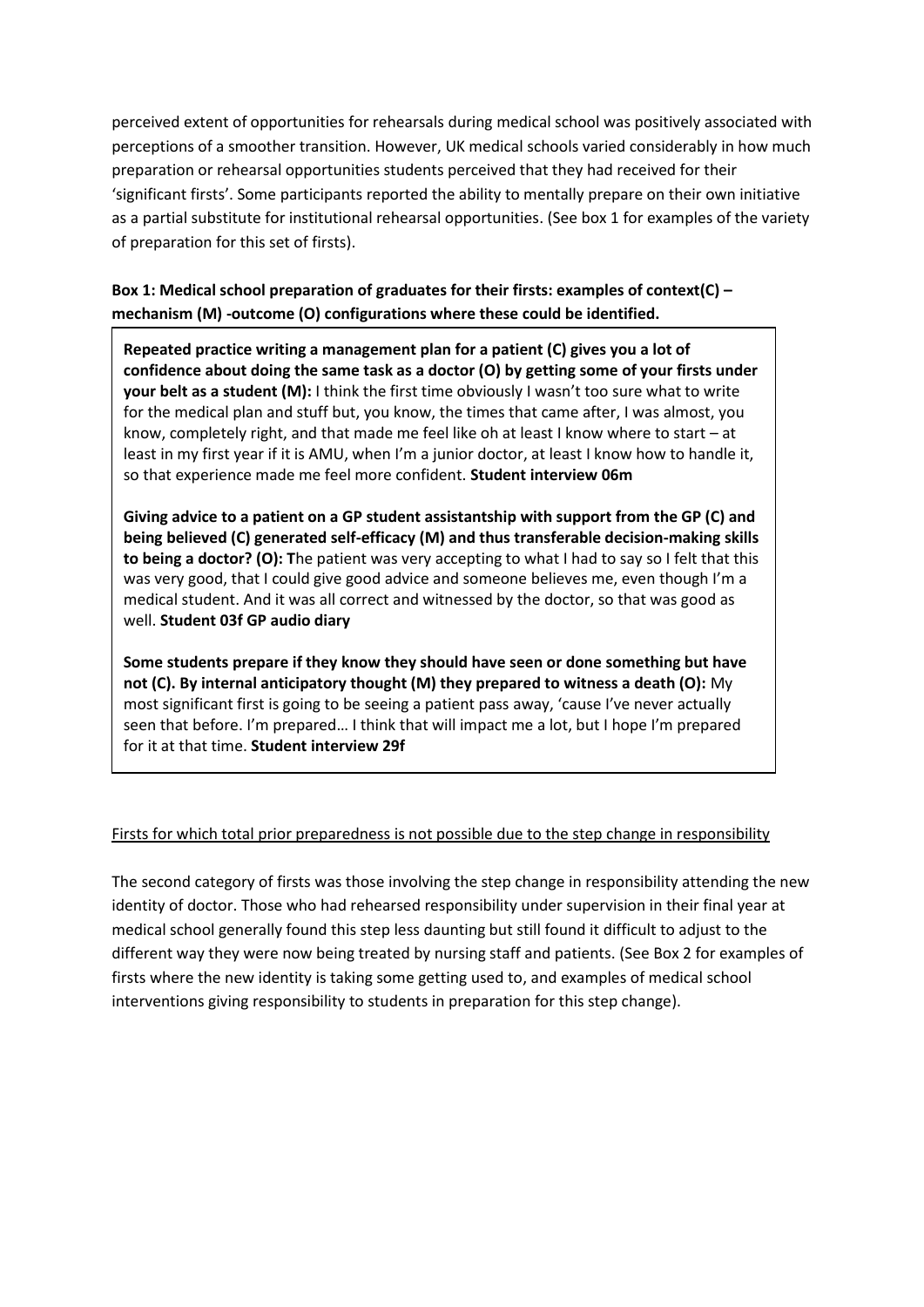**Box 2: Firsts for which total prior preparedness is not possible because they involve taking on a new responsible identity: examples of context (C) –mechanism (M) -outcome (O) configurations**

**Memory still fresh of the required internal reframing (M) in the sudden transition from being helpful (student) (C) to being responsible (doctor) (C): I**n a ward environment, when any professional speaks to you as a student, the stock answer is '*oh I'm just a student let me get you the doctor'*. And now all of a sudden, that's you. **M11 FG1 FY**

**And going through with the experience (M) is the only way to learn some things:** There are a lot of things that you will only learn in those moments, in those horrible, terrifying, heart-wrenching moments when you are an F1 – those moments when you just, like, you want to cry, but you will not learn those things until it is your time and you're an F1 and you're in that horrible situation that's the only time you're going to learn it. As much as… you can prepare a medical student as much as you want, but those moments aren't going to come until their name is the name that's going to be signed and they're the ones that the nurses are looking to for an answer – it's just not going to happen **F2 FG3 FY**

# **Efforts to prepare for this change in responsibility:**

**Doing FY1 role with no FY1 to shadow (C) felt like a very evident transitional role (M) resulting in preparedness for responsibility (O):** On the ward round, one time it was just me and the consultant, so I was sort of… so that's when I sort of feel I was being transitioned to the F1 because I was sort of doing the F1 job. **Student interview 26f**

**An out-of-hours studentship (C) bolsters self-efficacy for FY1 (O) by being treated and feeling like an FY1 (M):** When I did out of hours, because I was on AMU, there wasn't that many… well there wasn't a consultant at night and stuff, so I actually got to get more hands-on work, 'cause the junior doctor I was with, she just said "you take a history, examine, make a provisional plan, you come and tell it to me and I'll tell you if it's appropriate, then I'm not going to come with you, you just go to the registrar and then present and they're going to ask you as if you were me" – as if I was an F1 –I found that really helpful because it makes me feel more comfortable. If I can do it now, then that means next year I won't have any trouble. **Student interview 05m**

## Being alone and unsupported

A sub-set of the second category (being responsible) are firsts which were anticipated but had only been rehearsed mentally because they involved being alone and unsupported. The first night or weekend on call was the epitome of this anticipated challenge. In anticipation and in in-the-moment talk it was described as a sort of rite of passage which was dreaded, had to be passed through and, once it had, there was a surge in self-efficacy. In the event, the reality was often not as bad as the anticipation, because new doctors discovered that they were not so alone and as long as the context included supportive senior colleagues and nursing staff, the decision-making firsts were eased. If support was not provided when needed, participants were aware that they had some fearful and dysfunctional reactions which could compromise patient care. Box 3 shows examples.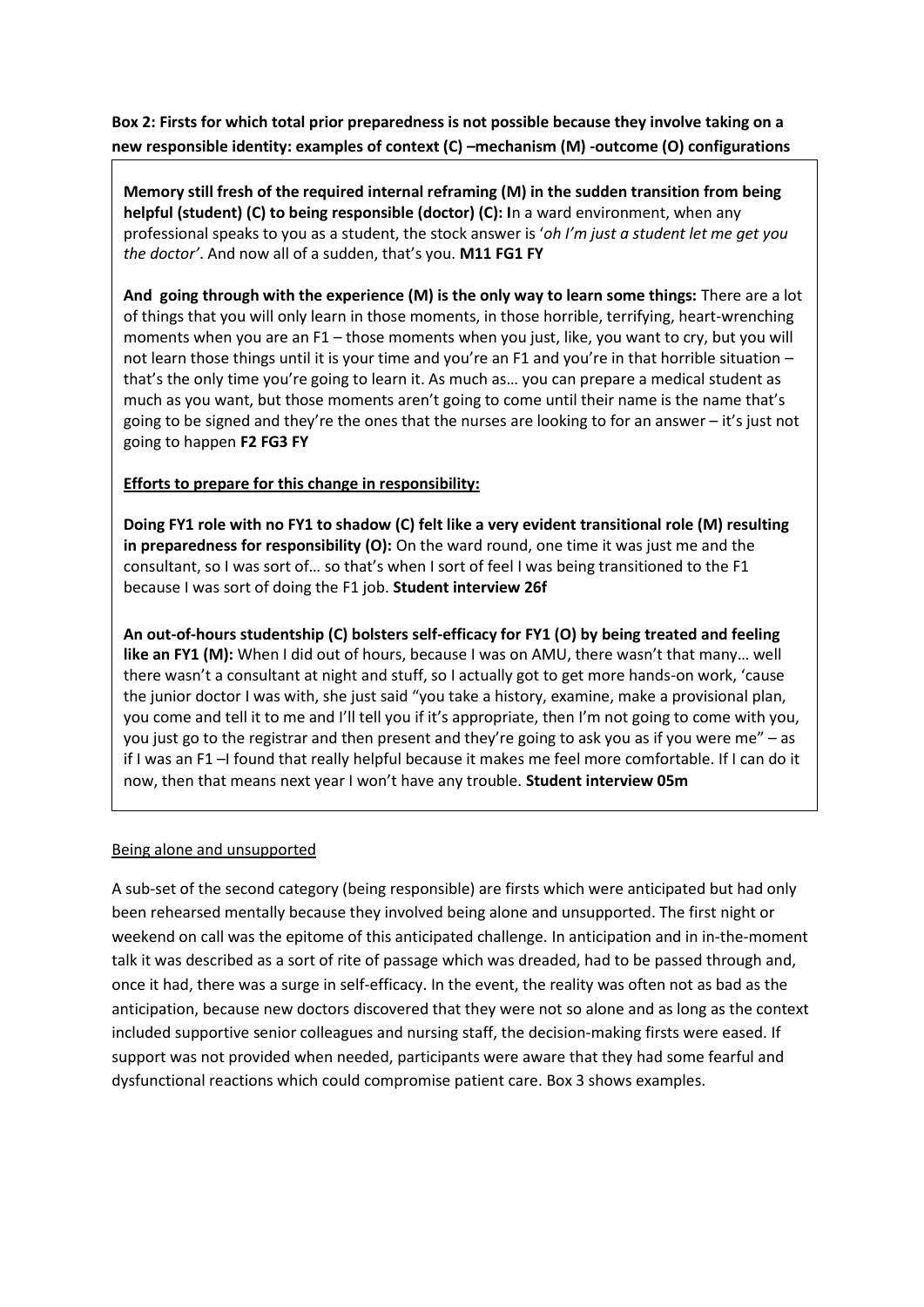**Box 3: Firsts for which total prior preparedness is not possible because they involve being unsupervised:**

**Anticipatory feelings about coping alone / loneliness (the internal Context for FY1 firsts): The first night on call alone with no help is a legend in the anticipatory talk (C) creating fear (M) and reduced self-efficacy (O):** You do hear sort of horror stories about junior doctors being on their own for the first nights and no-one to sort of call for help, so that will probably be quite a big first. **Student interview 21f**

**Being alone and taking responsibility is not necessarily a bad first in the hopeful anticipation (M) of the medical student who sees it as a rite of passage – the anticipated really important**  first (C): I think the first emergency situation that comes your way, where you are the only one left to deal with it, in charge – like that'll be a really important first and hopefully obviously the patient will make it and stuff, so you'll be… you'll feel like yeah, I saved that person, I was there, I had to take charge, lead a team, you know, get people to do this, this and this – that'll be a good first, I think. **Student interview 25f**

**Still waiting for the rite of passage(C) and feeling avoidant about it (M) causes distracting worry (O):**

**Aug 4:** I haven't yet really seen any sick patients, erm, but I'm sure that's going to happen at some point fairly soon. Erm, preferably when, you know, I've got lots of people around me to help.

**Aug 5:** It's been another long day. I held the crash bleep and went and picked up my own bleep for the year as well. Fortunately neither of them went off, but I'm sure they'll start doing, at some point. So I spent sort of most of the day worrying that they might. **FY1 28f voicemails**

**Sometimes support needed on the first week is not provided (C) even though this is a predictable event. The new FY1s didn't know what to do (M) and were dysfunctional until the support arrived:** On the whole, the support was generally okay – I think it just happened to be that Wednesday, during the day, there was no consultant ward round which was just very unlucky. He did come onto the ward eventually, about six o'clock. You'd think they'd realise by now that the first Wednesday of August is changeover day and there's going to be problems, but every Wednesday in August – first Wednesday in August – there's… they don't make any provisions, at all. **M2 FG2 CT2** 

## Firsts which were experiences of failure

The final set of significant firsts were the failures. Box 4 gives some examples and also illustrates some mechanisms for recovery from failure. Failure occurred for a number of contextual reasons external to the new doctor such as unfamiliarity with the way things work in the hospital (M1FG8FY), but fragile self-efficacy was also an important internal factor contributing to 'the day when everything goes wrong' (ID28). Dysfunctional mechanisms were triggered by the context of the previous failure and made the next failure more likely. Two prominent dysfunctional mechanisms for new doctors faced with firsts were face-saving and avoidance. Face-saving was described in the context of the expectations they felt burdened with, and their ignorance of the support available (F5FG3FY, F3FG2CT2). Avoidance was described in the context of low self-efficacy (ID28 box 3).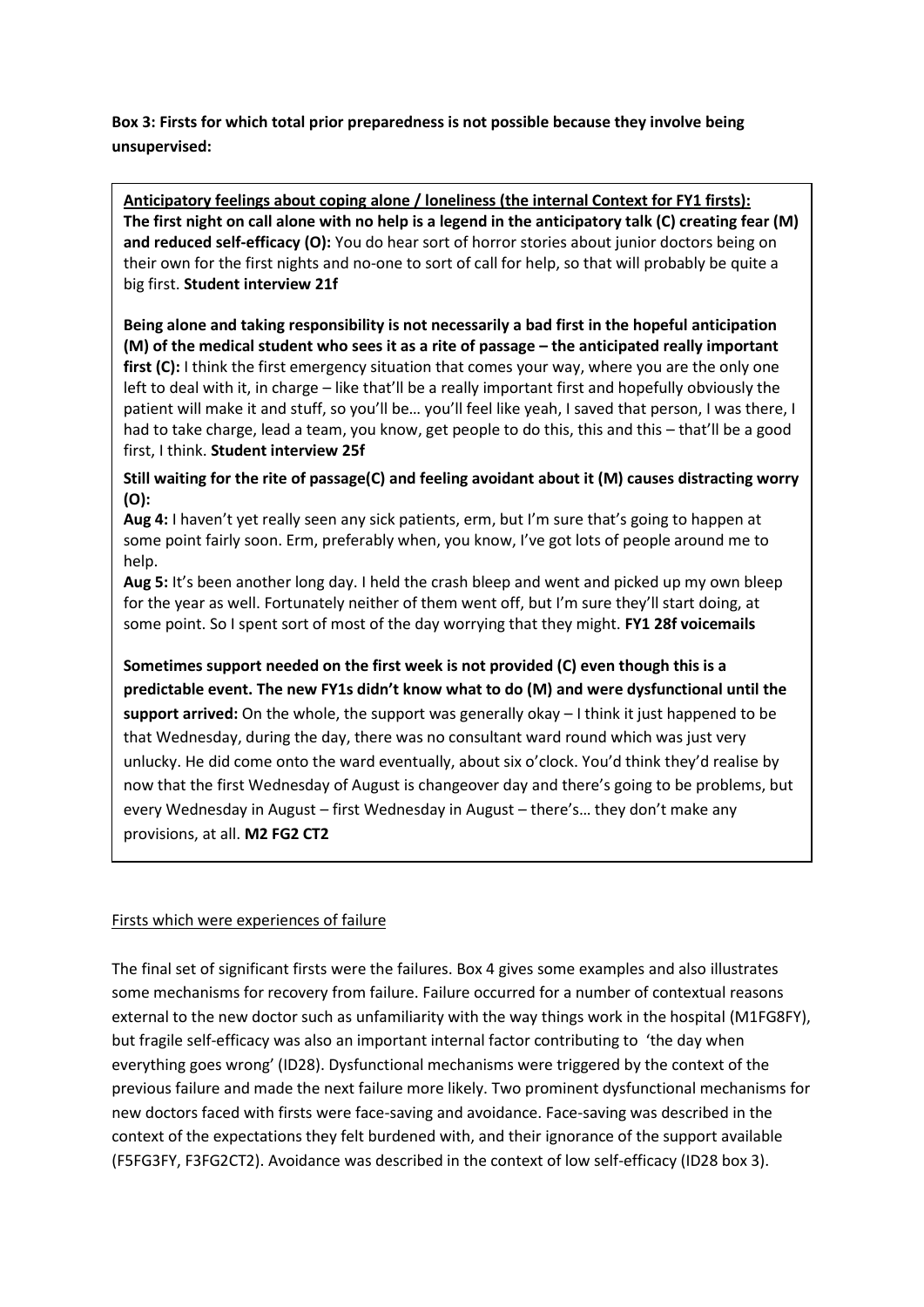Confusion and freezing were also mechanisms described when the stress levels were too high (ID4; F3FG2CT2).

Failure was anticipated but might have been better prepared for (M2FG2CT2 box 3). In order to salvage self-efficacy and start things going right again, the right sort of support could trigger an adaptive mechanism. For example encouragement and advice is better than an offer to take over and complete a task in which they were failing (ID28).

## Box 4: **Firsts which were experiences of failure**:

**Attempting a phone request when new and unsure (C) and getting in a panic (M) results in being criticised (O):** (Phoning) the neurosurgical reg' or something, you know, and then ending up just sort of being shouted at, it feels… 'cause you've not explained it very well, you've got yourself in a flap, you didn't quite understand why you were ringing him in the first place… **M1 FG8 FY**

#### **Having an offer to take over when you failed (C) undermines the new FY1's confidence (M) resulting in reduced self-efficacy (O). Coaching for the next attempt would be preferred:**

**Aug 6**: Thursday was a horrible day, it felt like everything that I did I failed at.

**Aug 8:** In terms of when things aren't successful, I think I've realised the type of feedback I respond well to is supportive, encouraging feedback that's, you know, *oh give it another go*, or constructive feedback, telling me what I've done wrong and saying *right, now try it again this way* or *try it again like this next time. S*ome of the feedback I'd been getting on Thursday was *oh, you can't do it, you don't know how to do it* and I'd only tried most things once, but people were just like *oh it's okay, I'll do it*, and that just feels quite undermining and makes you feel like… feel very incompetent when you're not incompetent, you're just learning and you just need a bit of support and encouragement rather than someone to come in and just take things over from you. **28f Voicemail**

#### **Face-saving (M) is a dangerous way of handling the transition in identity. The step change in nurse expectations and attitudes as a result of status (C) may be a cause of such over-reaching in decisionmaking (O):**

I think the expectation that you should hit the ground running when in fact it takes some time to adapt, and you want to please, you don't want to be the one who struggles to get going with things **31f FY1 Interview**

**Feeling alone and unable to call for help (M) due to inexperience in team working (C) could allow the situation to deteriorate (O):** *You make it sound as if you were very alone?* F3 – with those surgical twilight shifts, it certainly felt like that. I mean you can be quite alone at times, if your SHOs are off, your registrar's in clinic and things are going wrong and you can't reach anybody – yeah, definitely, times when you feel very alone. *Scared?* F3 – oh yeah. Definitely. ….but there's always someone you can call and you don't always realise that as an F1. **F3FG2 CT2**

#### **A critical illness (C) triggered confusion and possibly avoidance (M)**

The nurse came out and went *oh there's some blood on the bed* and I'm thinking oh blood on the bed, oh my life. So that was a bit of a panic moment and rather than sort of doing your ABCD assessment, it all just goes out of the window and you just think *oh my God blood*. So fortunately an SNP was near then and they came and helped me….And the patient was taken to theatre straight away, so… I perhaps didn't take as active a role as I would have liked. 4f FY1interview

**Being bleeped (C) is confusing (M) making the F1 ineffective (O):** Being on ward cover, getting bleeped incessantly and not being able to know where to go first, so you just end up going everywhere in all sorts of directions, not being able to make a plan. **F3 FG2 CT2**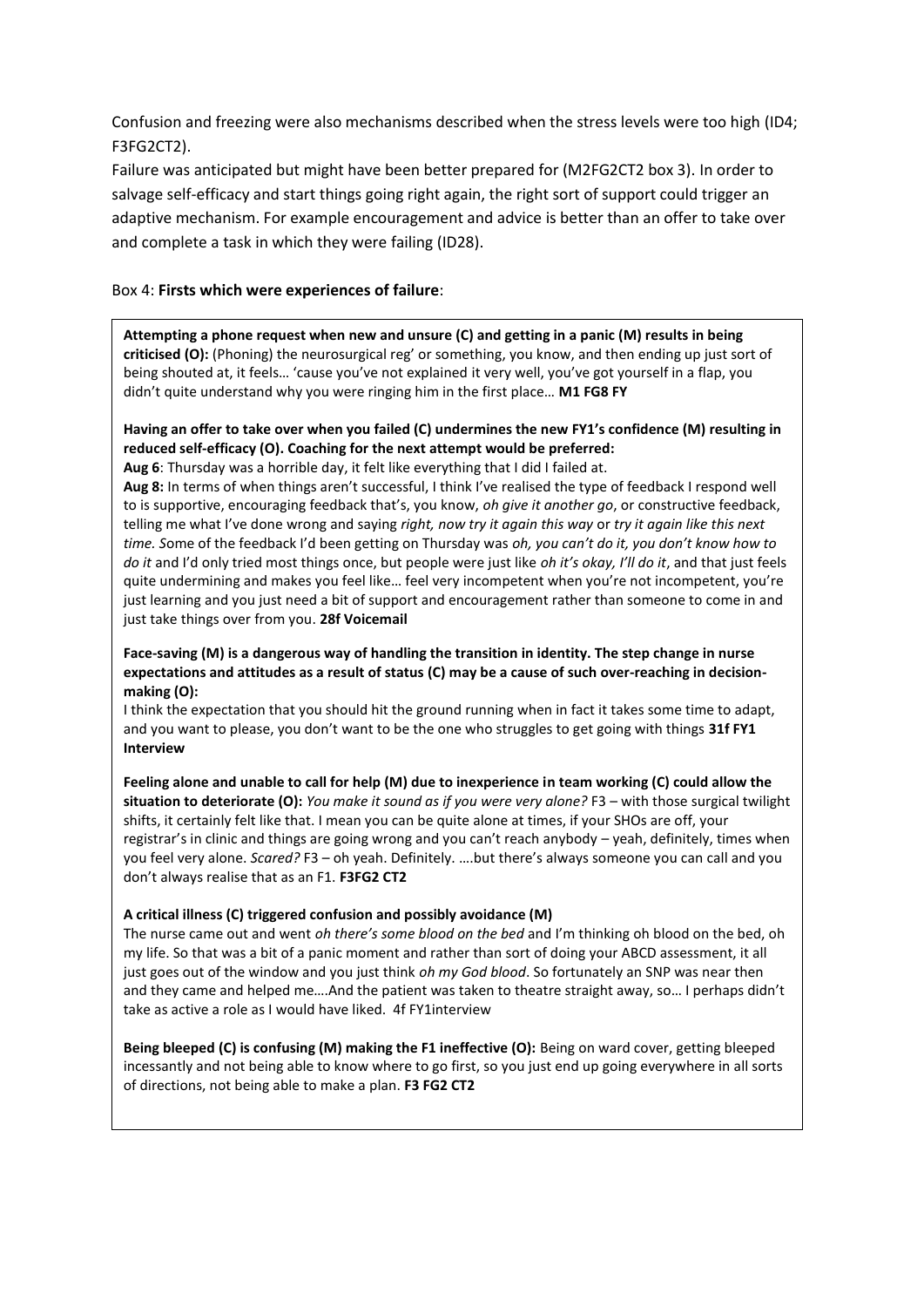## **Discussion**

Our initial programme theory about how simulation, shadowing and being given responsibilities as a student apprentice could lead to preparedness for the doctor's 'firsts' was that they would build selfefficacy for those firsts. We also predicted in the initial programme theory that the context in which they first took place (in particular the supportiveness of the team) would influence success. This study has demonstrated that medical students can indeed be helped prepare for practice, and to develop insight into its roles and responsibilities prior to graduation, but more could be achieved by increasing opportunities for rehearsal of authentic doctors' tasks in genuine contexts as has been previously advocated (2,8).

We found that for many, transition may be a misnomer for the change from final year student to first day junior doctor: rather than a transitional period there is a feeling of discontinuity or a stepchange driven by the change in responsibilities – both as perceived by the new doctor and conferred by other professionals and employers.

Furthermore, our initial middle range theory about rehearsal was modified when we found that rehearsal was so important that, in its absence, medical students rehearsed mentally instead in an attempt to prepare. Success depended on the student's internal context and exposure to and insight into the realities of practice under different conditions.

The supportiveness of the team was confirmed as an important factor in the context. Indeed, both perceived 'failure' and 'success' offer opportunities for students and newly qualified doctors to, with appropriate support, develop resilience and a professional identity (23).

Overall, the identified mechanisms operating when faced by a first can be categorised as constructive, safe and effective *or* avoidant *or* dangerous. Examples of constructive, safe and effective mechanisms are activating what has been rehearsed physically or mentally, welcoming correction. Examples of avoidant mechanisms are losing confidence or passing the buck. Examples of dangerous mechanisms are face-saving, confusion and freezing. Both avoidant and dangerous mechanisms can result in practice which is unsafe for patients and for the professional. Such avoidant and dangerous responses to the pressures of being a doctor in training have been described in previous research (24–26). Our study sheds light on what it is in the context (or what is lacking) which triggers these reactions.

The recurrent CMO configurations (middle-range theories) found in these firsts suggest that educational systems which allow responsibility under supervision in senior assistantships where students undertake real doctor duties to build both transferable competencies and at least partial self-efficacy for the tasks. Simulation is partially effective as a system of preparation for most students, although the resulting level of self-efficacy for the real first varies. Self-efficacy is an important interim outcome of medical school preparation if avoidant and dangerous mechanisms are not to be triggered in the new doctor when faced with a first.

Another interim outcome described by participants as contributing to safe and effective patient care is *knowing how to get help*. The context in which firsts occur can still trigger success or failure. Whether failure becomes an interim outcome on the path to success depends on the context, how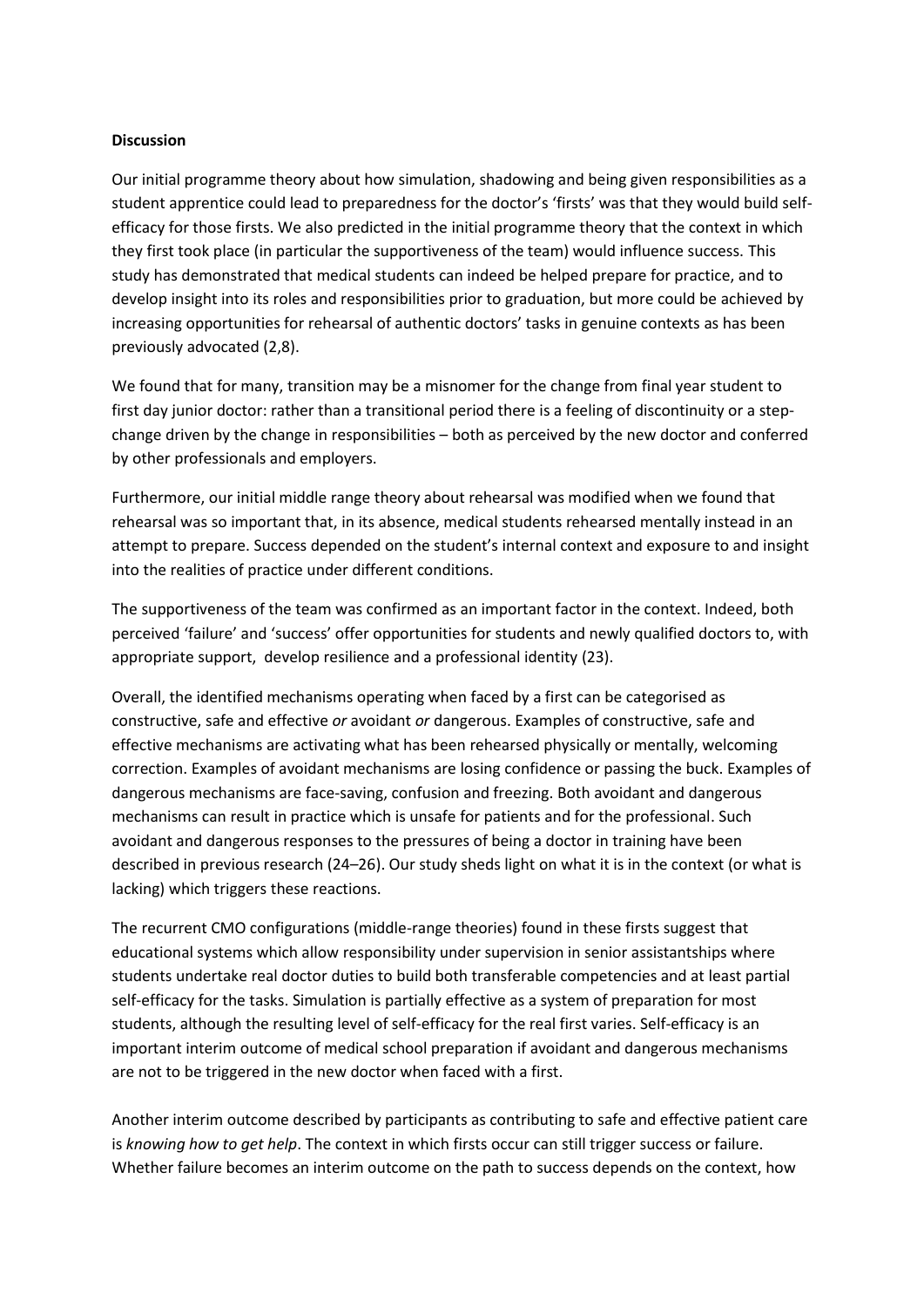help is given and how supportive colleagues are about the initial attempt. There might also be ways of prompting the development of adaptive mechanisms. Could we do better in preparing medical students and newly qualified doctors for what to do in the event of failure?

Our programme model for successful firsts as a junior doctor has evolved as we have discovered the important mechanisms acting when new doctors are faced with their first experiences of being FY1s. The main features of this complex social system are represented in figure 2.





## **Limitations**

The study was confined to a single health and training economy and so any generalisation of the study findings beyond these educational and working environments must be made with caution as perception of the climate and its consequences could be different elsewhere. However, the large number of focus groups and the participation in these of 70 doctors from 17 different UK medical schools who were now working in three distinct hospitals makes us confident that the reported firsts and range of preparation are representative of the current situation in FY1 within the UK.

Student and doctors self-reported their perceptions of what happened during firsts so the 'snapshots' are subjective rather than observed. Despite our efforts to capture participant experiences as early as possible, there would inevitably be an element of post hoc rationalisation of perception (especially in the case of the focus groups where experiences are interpreted in the light of group think) and some selective recall of medical school experience including perceptions of the curriculum as well as preparedness. The trustworthiness of the middle range theories we developed would have been best confirmed by respondent validation. This was not practical but trustworthiness was enhanced by including realist evaluation interview questions about what it was which had enabled participants to do things for the first time, and by reflexive team discussions to develop the most plausible explanations.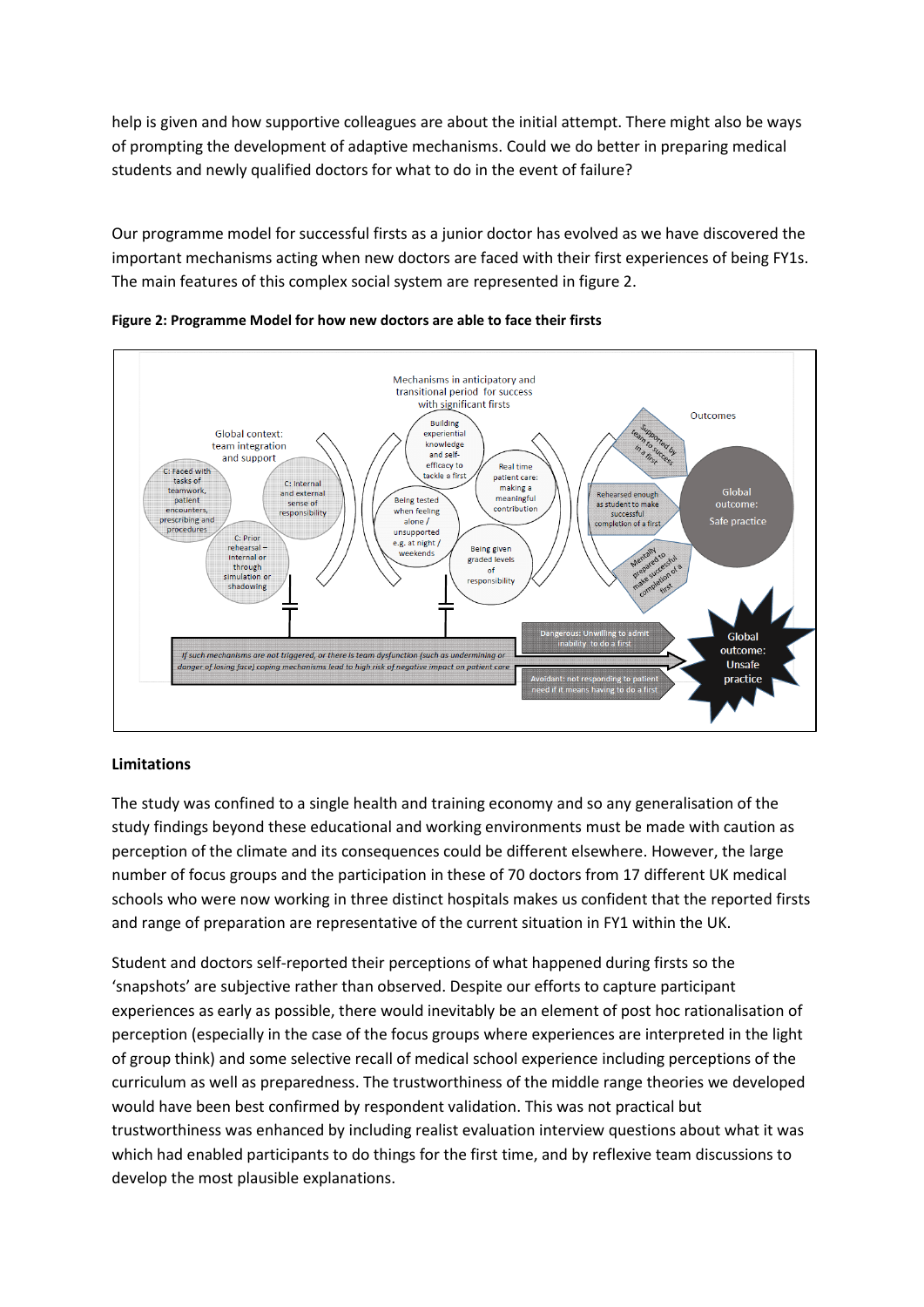## **Recommendations for practice**

Opportunities to rehearse aspects of the new doctor's role though assistantship and immersion in authentic clinical practice while still a student is an indispensable part of preparation for practice by enabling a phased transition to the adoption of responsibility and decision-making and development creating the foundations for further transitions into greater seniority (15,27). Rehearsal of what to do in the eventuality of failure may help students to develop safe help-seeking and stress-calming mechanisms. But though very helpful, rehearsal is insufficient for success in transition (28). The discontinuity in decision-making and responsibility which new doctors experience during the first days and weeks of FY1 means the current efforts to perfect advance preparation (1,6) are inherently flawed. Investment is required in real time, person centred (to address the heterogeneity of responses to similar contexts) and authentic 'on the job' support for new doctors rather than further online or classroom based induction (5). Practitioners and policy makers need to consider whether the status quo of withholding authentic real time tasks from students risks more than it solves with respect to patient safety (9–11,13). These findings are a powerful demonstration of the need for further research to increase our understanding of this discontinuity and to support the progressive development of independence and adoption of graded responsibilities across the boundary between undergraduate and qualified doctor.

# **Contributorship:**

This study was conceived and designed by the Medical Education Research Group at Keele (see acknowledgements for membership). Data collection was overseen by JL. All authors coded the transcripts and discussed the analyses and emerging programme theories. JL and SY wrote the paper and all authors contributed to its subsequent revision and approved the final version. JL and SY are joint guarantors for the paper.

## **Acknowledgements:**

We are grateful to Domenica Gentile, Lauren Wolfe, Christalla Pithara and Karen Adams for facilitating focus groups and interviewing medical students and doctors. The members of the Medical Education research who contributed to the development of the study but who are not authors are Andrew Hassell, Lucy Ambrose, John Jones and Chris Harrison. We also acknowledge Andrew Hassell for his input as a critical friend on a late draft of the paper.

## **Funding:**

Keele University School of Medicine funded the costs of transcription

## **References**

1. Illing JC, Morrow GM, Rothwell nee Kergon CR, Burford BC, Baldauf BK, Davies CL, et al. Perceptions of UK medical graduates' preparedness for practice: a multi-centre qualitative study reflecting the importance of learning on the job. BMC Med Educ. BMC Medical Education; 2013 Jan;13(1):34.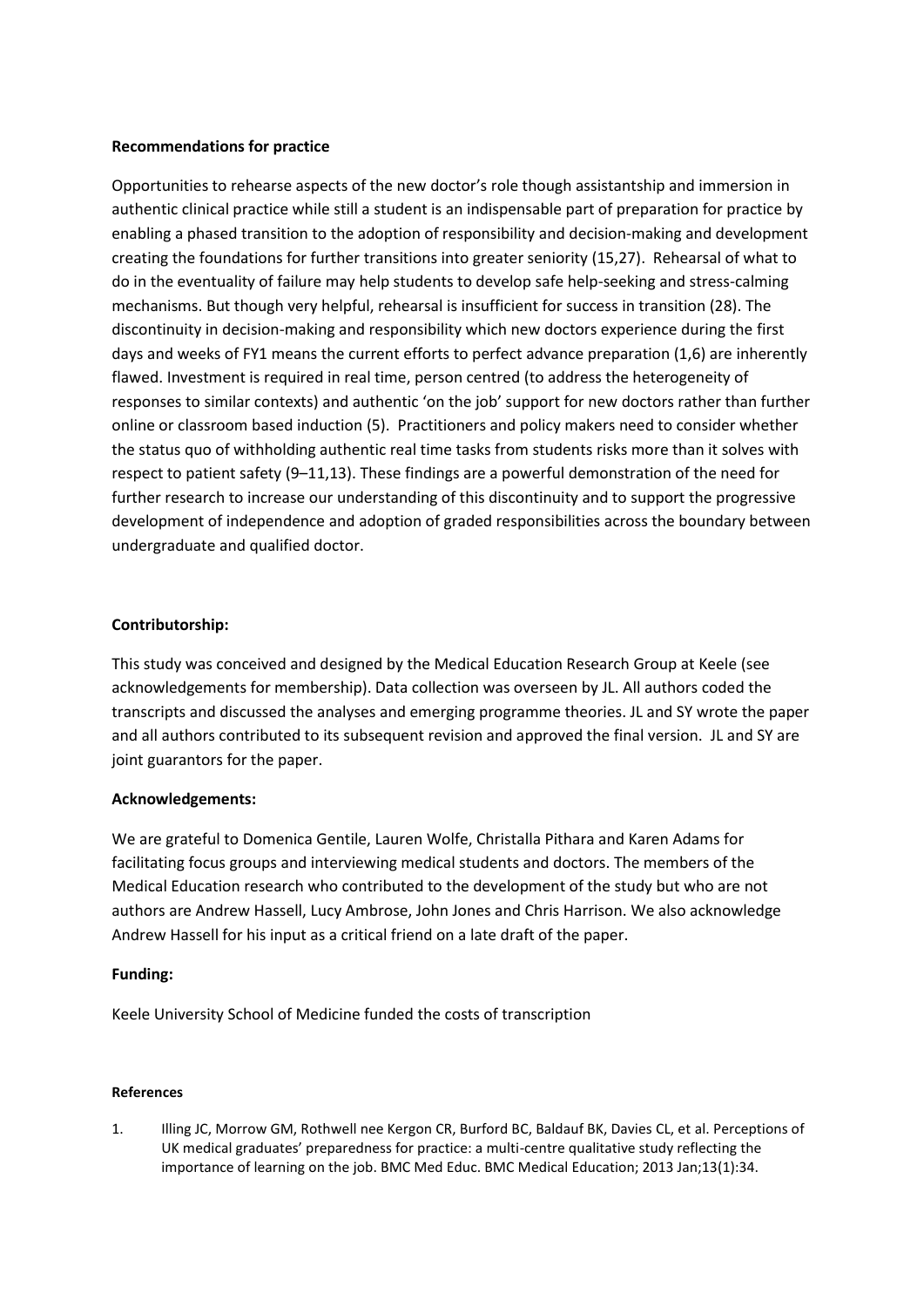- 2. Monrouxe L, Bullock A, Cole J, Gormley G. How Prepared are UK Medical Graduates for Practice? Final report from a programme of research commissioned by the General Medical Counci. 2014.
- 3. Goldacre MJ, Taylor K, Lambert TW. Views of junior doctors about whether their medical school prepared them well for work: questionnaire surveys. BMC Med Educ. 2010 Jan;10(1):78.
- 4. Monrouxe L V, Grundy L, Mann M, John Z, Panagoulas E, Bullock A, et al. How prepared are UK medical graduates for practice? A rapid review of the literature 2009–2014. BMJ Open. 2017;
- 5. Berridge E-J, Freeth D, Sharpe J, Roberts CM. Bridging the gap: supporting the transition from medical student to practising doctor--a two-week preparation programme after graduation. Med Teach. Informa UK Ltd UK; 2007 Mar 3;29(2–3):119–27.
- 6. O'Brien BC, Poncelet AN. Transition to clerkship courses: preparing students to enter the workplace. Acad Med. 2010 Dec;85(12):1862–9.
- 7. Cave J, Goldacre M, Lambert T, Woolf K, Jones A, Dacre J. Newly qualified doctors' views about whether their medical school had trained them well: questionnaire surveys. BMC Med Educ. 2007 Jan;7:38.
- 8. Kilminster S, Zukas M, Quinton N, Roberts T. Preparedness is not enough: understanding transitions as critically intensive learning periods. Med Educ. 2011 Oct;45(10):1006–15.
- 9. Francis R. Report of the Mid Staffordshire NHS Foundation Trust Public Inquiry Executive summary Report of the Mid Staffordshire NHS Foundation Trust Public Inquiry. London; 2013.
- 10. Aylin P, Yunus A, Bottle A, Majeed A, Bell D. Weekend mortality for emergency admissions. A large, multicentre study. Qual Saf Health Care. 2010 Jun;19(3):213–7.
- 11. Jen MH, Bottle A, Majeed A, Bell D, Aylin P. Early in-hospital mortality following trainee doctors' first day at work. PLoS One. 2009 Jan;4(9):e7103.
- 12. GMC. Clinical placements for medical students. 2011.
- 13. Crossley JG., Vivekananda- P. Student assistantships : bridging the gap between student and doctor. Adv Med Educ Pract. 2015;447–57.
- 14. Yardley S, Teunissen PW, Dornan T. Experiential learning: AMEE Guide No. 63. Med Teach. 2012 Jan;34(2):e102-15.
- 15. Teunissen PW. Experience, trajectories, and reifications: an emerging framework of practice-based learning in healthcare workplaces. Adv Heal Sci Educ. Springer Netherlands; 2015;20:843–56.
- 16. Pawson R, Tilley N. Realistic Evaluation. London: Sage; 1997.
- 17. Wong G, Greenhalgh T, Westhorp G, Pawson R. Realist methods in medical education research: what are they and what can they contribute? Med Educ. 2012 Jan;46(1):89–96.
- 18. Pawson R. The Science of Evaluation: A Realist Perspective. London: Sage; 2013.
- 19. QSR International Pty Ltd. NVivo qualitative data analysis Software Version 10. 2012.
- 20. Kolb SM. Grounded Theory and the Constant Comparative Method : Valid Research Strategies for Educators. J Emerg Trends Educ Res Policy Stud. 2012;3(1):83–6.
- 21. Merton R. On sociological theories of the middle range. In: On theoretical sociology: five essays, old and new. New York: The Free Press; 1967. p. 39–72.
- 22. Lefroy J, Hawarden A, Gay SP, McKinley RK, Cleland J. Grades in formative workplace-based assessment: a study of what works for whom and why. Med Educ. 2015;49:307–20.
- 23. Smith SE, Tallentire VR, Cameron HS, Wood SM. The effects of contributing to patient care on medical students' workplace learning. Med Educ. 2013 Dec;47(12):1184–96.
- 24. Tyssen R, Vaglum P, Grønvold NT, Ekeberg I. Factors in medical school that predict postgraduate mental health problems in need of treatment. A nationwide and longitudinal study. Med Educ. 2001;35(2):110–20.
- 25. Tallentire VR, Smith SE, Skinner J, Cameron HS. Understanding the behaviour of newly qualified doctors in acute care contexts. Med Educ. 2011 Oct;45(10):995–1005.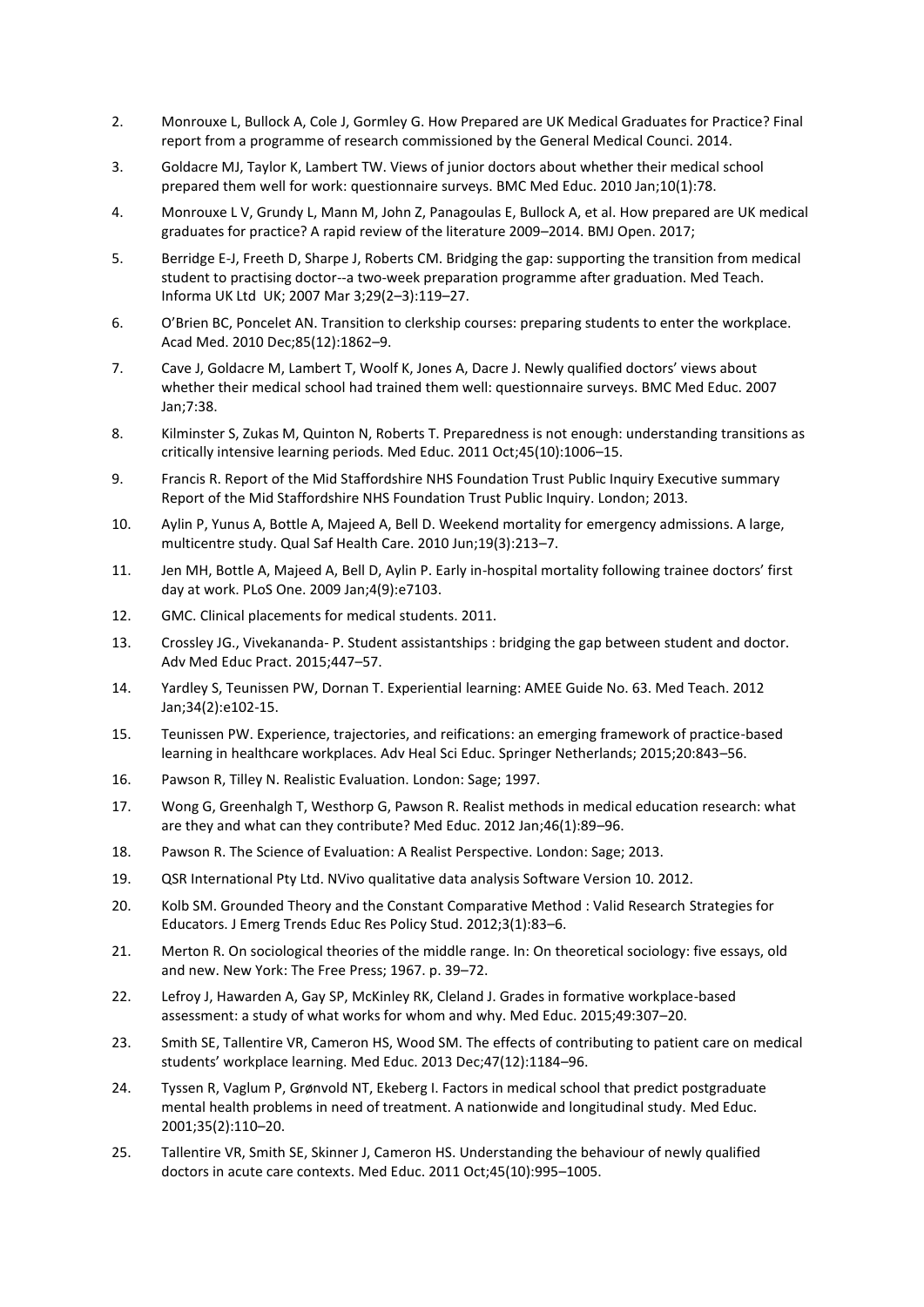- 26. Kennedy TJT, Regehr G, Baker GR, Lingard L. Preserving professional credibility: grounded theory study of medical trainees' requests for clinical support. Br Med J. 2009;338:b128.
- 27. Kennedy TJT, Regehr G, Baker GR, Lingard LA. Progressive independence in clinical training: a tradition worth defending? Acad Med. 2005;80(10 Suppl):S106-11.
- 28. Brennan N, Corrigan O, Allard J, Archer J, Barnes R, Bleakley A, et al. The transition from medical student to junior doctor: today's experiences of Tomorrow's Doctors. Med Educ. 2010 May;44(5):449– 58.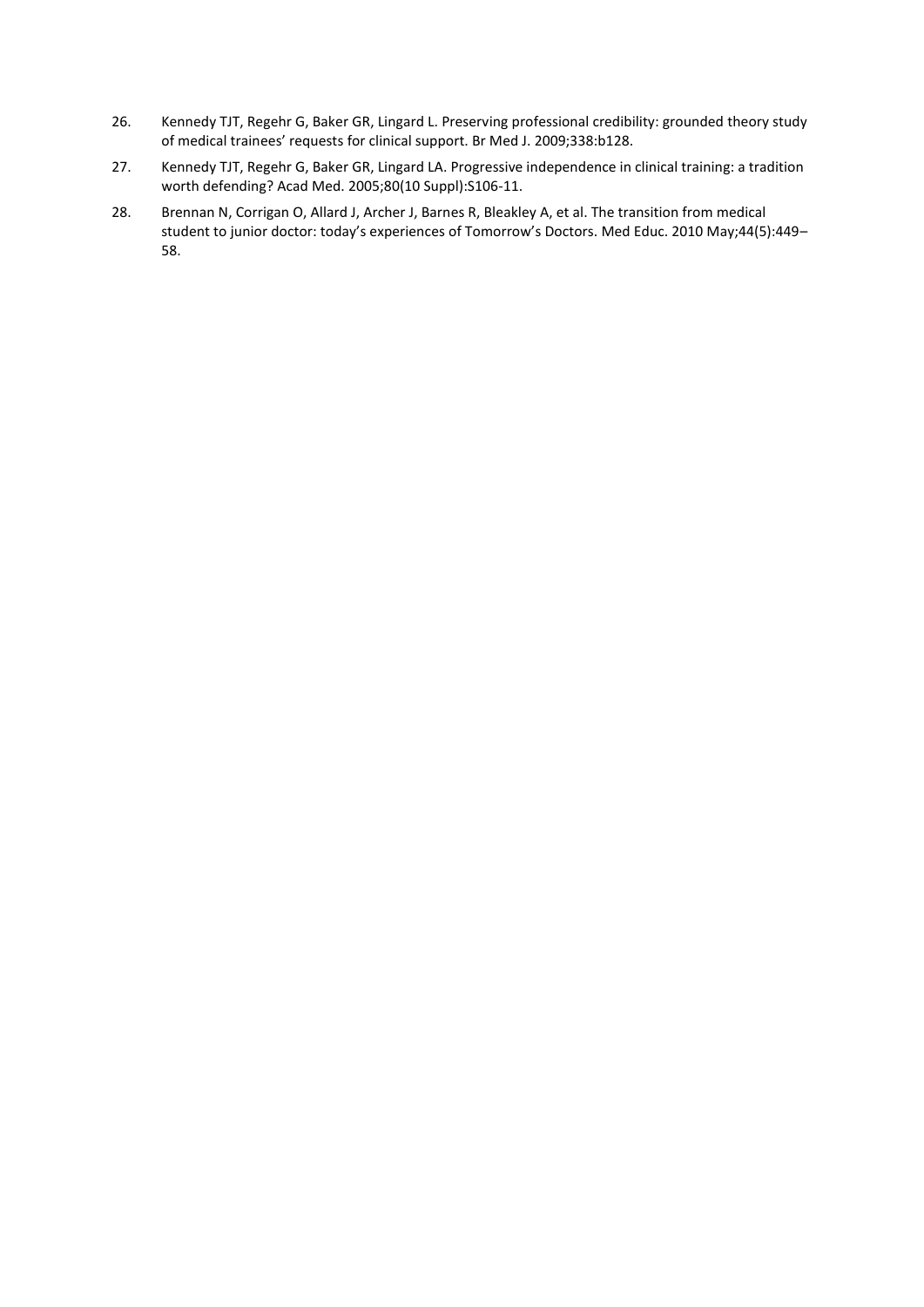# **Appendix 1 : information for participants**

Thank you for agreeing to continue to participate in the Transitions Study.

You will be sent a memory-jog text daily from Aug 1st for the first 10 days then weekly for 4 weeks then monthly until 1 week following transition into your second FY post. You don't have to respond each time but we would like to hear from you as often as you have something to say about life as an FY1.

Please phone to leave a voicemail on: (phone number)

Your voicemails will be transcribed and made anonymous under your participant ID.

We are interested in:

- Doing things for the first time, or experiencing things for the first time. What happened and how did it feel?

- How well prepared were you for these "firsts"? (preparation from medical school? from formal FY induction? or informal support?)

- Any reflections on how you might have been better prepared.

- Please also describe any other events which felt significant to you.